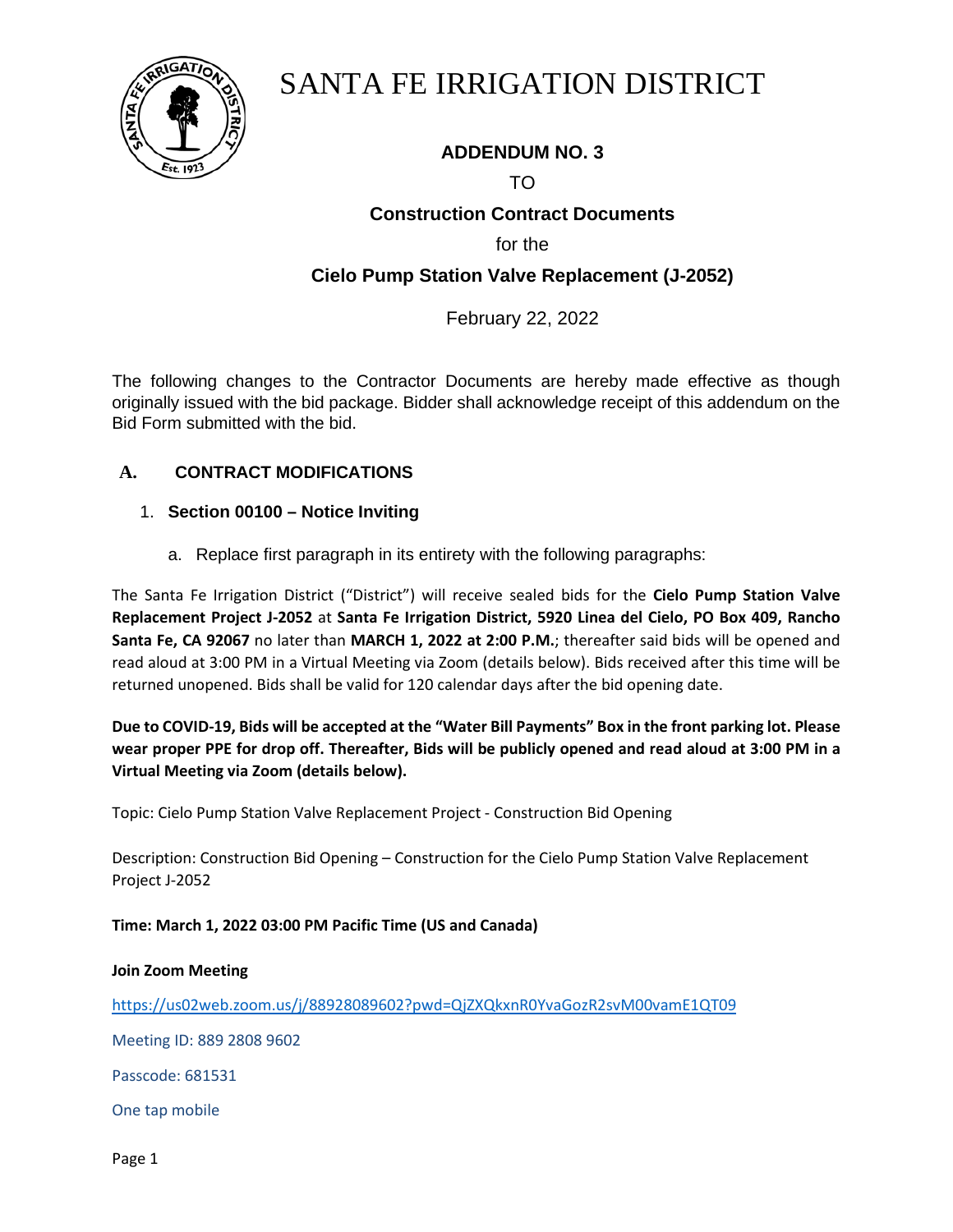

# SANTA FE IRRIGATION DISTRICT

## **ADDENDUM NO. 3**

## TO

## **Construction Contract Documents**

for the

## **Cielo Pump Station Valve Replacement (J-2052)**

February 22, 2022

+16699009128,,88928089602#,,,,\*681531# US (San Jose)

+12532158782,,88928089602#,,,,\*681531# US (Tacoma)

Dial by your location

877 853 5257 US Toll-free

888 475 4499 US Toll-free

Meeting ID: 889 2808 9602

Passcode: 681531

Find your local number[: https://us02web.zoom.us/u/kbWyqIdPL8](https://us02web.zoom.us/u/kbWyqIdPL8)

After registering, you will receive a confirmation email containing information about joining the meeting.

2. **To Section 00400: REPLACE** with attached updated Bid Form.

This Addendum No. 3 (pages 1 through 6), shall become part of the Contract and all provisions of the Contract shall apply thereto.

Bidders shall acknowledge receipt of all Addenda by number in the space provided in the bid document.

*Natalie J. Fraschetti, P.E. Engineer of Record*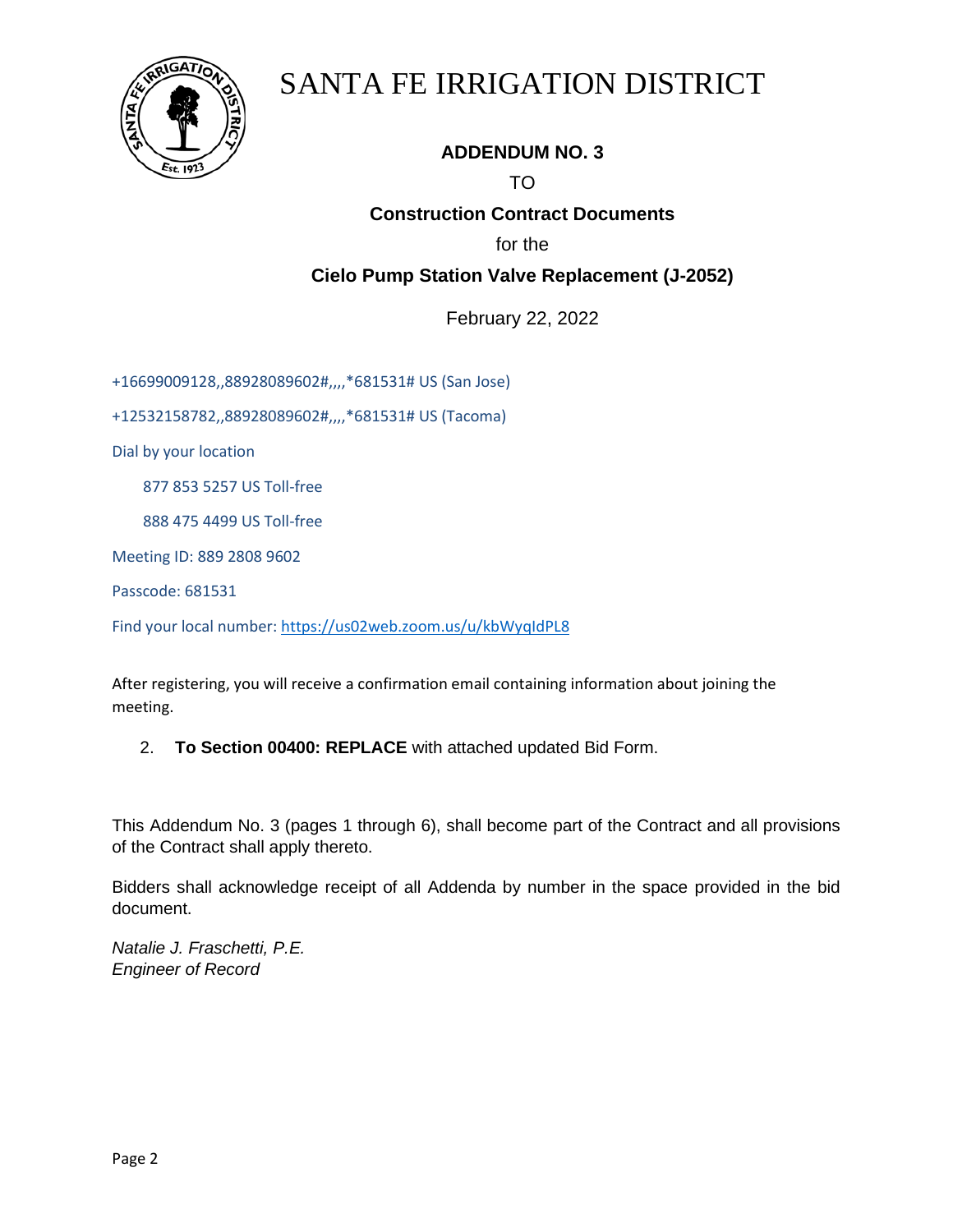#### **BID FORM**

#### **NAME OF BIDDER:**

The undersigned, hereby declare that we have carefully examined the location of the proposed Work, and have read and examined the Contract Documents, including all plans, specifications, and all addenda, if any, for the following Project:

#### **CIELO PUMP STATION VALVE REPLACEMENT PROJECT J-2052**

We hereby propose to furnish all labor, materials, equipment, tools, transportation, and services, and to discharge all duties and obligations necessary and required to perform and complete the Project for the following TOTAL BID PRICE:

| NO.              | <b>ITEM DESCRIPTION</b>                                                          | <b>UNIT OF</b><br><b>MEASURE</b> | EST.<br>QTY.   | <b>UNIT</b><br><b>PRICE</b> | <b>ITEM</b><br><b>COST</b> |
|------------------|----------------------------------------------------------------------------------|----------------------------------|----------------|-----------------------------|----------------------------|
| $\mathbf{1}$     | Initial Mobilization, Permits,<br>Bonds, and Demobilization                      | LS                               | $\mathbf{1}$   |                             |                            |
| $\overline{2}$   | Diversion of Recyclable<br>Waste Materials, Hauling,<br>and Disposal             | LS                               | $\mathbf{1}$   |                             |                            |
| 3                | <b>Storm Water Pollution</b><br><b>Prevention/Erosion Control</b><br>Plan/Permit | LS                               | 1              |                             |                            |
| $\boldsymbol{4}$ | Traffic Control &<br><b>Encroachment Permits,</b><br>Plans, and Implementation   | LS                               | 1              |                             |                            |
| 5                | Supply & Install 24"<br><b>Butterfly Valve</b>                                   | <b>EACH</b>                      | $\overline{4}$ |                             |                            |
| 6                | Supply & Install 10"<br><b>Butterfly Valve</b>                                   | LS                               | $\mathbf{1}$   |                             |                            |
| $\overline{7}$   | Supply & Install 36" Plug<br>Valve                                               | LS                               | $\mathbf{1}$   |                             |                            |
| 8                | Supply and Install 36" Pipe<br>Spool Piece                                       | LS                               | 1              |                             |                            |
| 9                | Paving, Concrete, and Site<br>Restoration                                        | LS                               | $\mathbf{1}$   |                             |                            |

#### **BID SCHEDULE**

**SECTION 00400 BID FORM**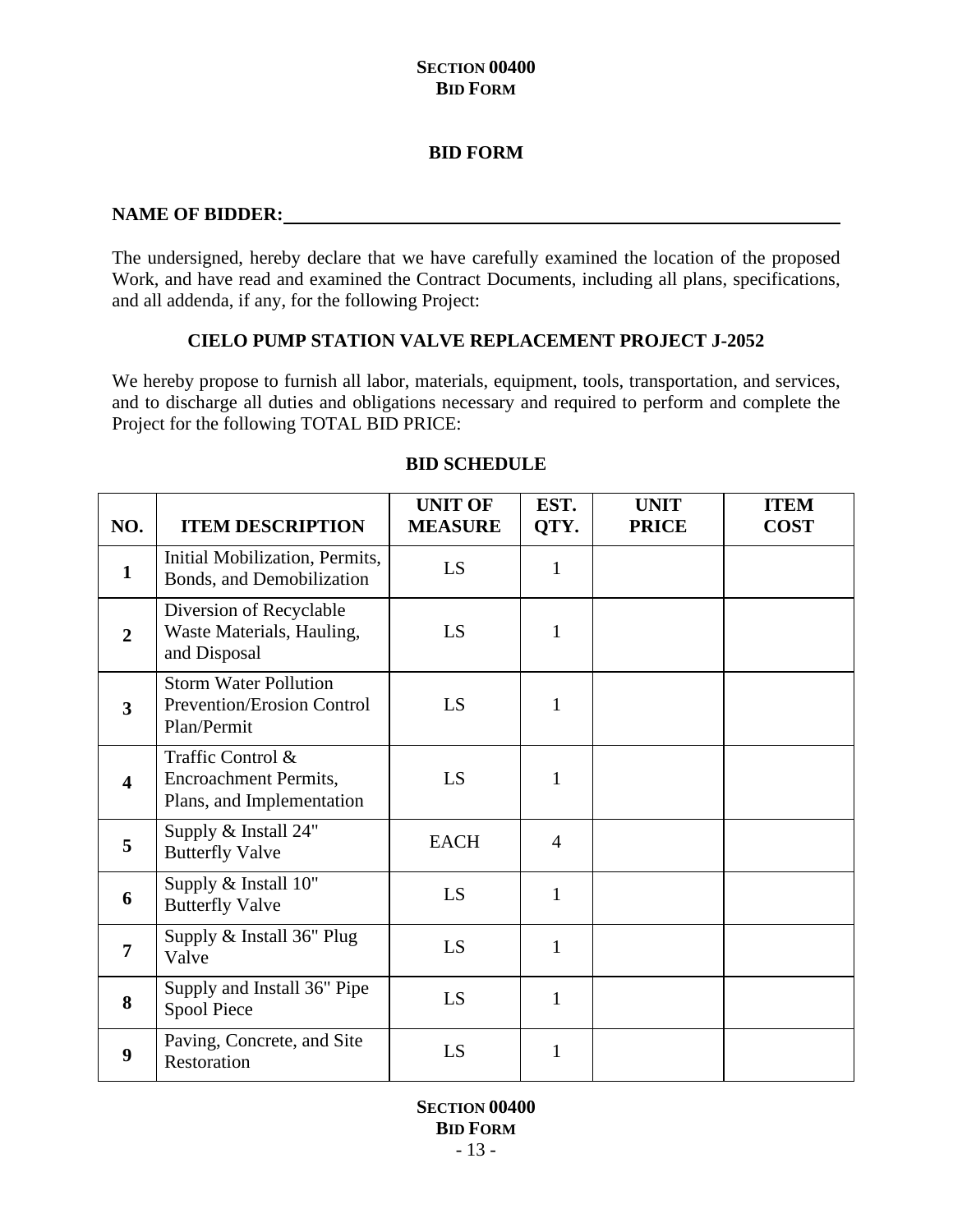| 10 | <b>Restore Cathodic Protection</b><br>and Air Vac Connections |  |  |  |  |
|----|---------------------------------------------------------------|--|--|--|--|
|    | Start-up, Testing, and Final<br>Record Drawings               |  |  |  |  |
|    | <b>TOTAL BID PRICE</b>                                        |  |  |  |  |

In case of discrepancy between the unit price and the item cost set forth for a unit basis item, the unit price shall prevail and, shall be utilized as the basis for determining the lowest responsive, responsible bidder. However, if the amount set forth as a unit price is ambiguous, unintelligible or uncertain for any cause, or is omitted, or is the same amount as the entry in the "Item Cost" column, then the amount set forth in the "Item Cost" column for the item shall prevail and shall be divided by the estimated quantity for the item and the price thus obtained shall be the unit price. If any of the above discrepancies exist, the District may recalculate the Total Bid Price as provided above and Bidder agrees to be bound by such recalculation.

The estimated quantities for unit price items are for purposes of comparing bids only and the District makes no representation that the actual quantities of work performed will not vary from the estimates. Final and all payments shall be determined by the District from measured quantities of work performed based upon the unit price.

The undersigned agrees that this Bid Form constitutes a firm offer to District which cannot be withdrawn for the number of calendar days indicated in the Notice Inviting Bids from and after the bid opening, or until a Contract for the Work is fully executed by District and a third party, whichever is earlier.

The undersigned certifies that it shall self-perform at least fifty-one percent (51%) of the Work.

If the Contract Documents specify alternate bid items, the following Alternate Bid amounts shall be added to or deducted from the Total Bid Price entered above (please check the appropriate box), at District's sole option. District can choose to include one or more of the Alternate Bids in the Project. If any of the Alternate Bids are selected by District, the resulting amount shall be added to or deducted from Total Bid Price for the Project. District may select one or more of the Alternate Bids at the below stated Bid Price up to one hundred twenty (120) days following award of the Contract. District can award/select Alternate Bid items at any time(s).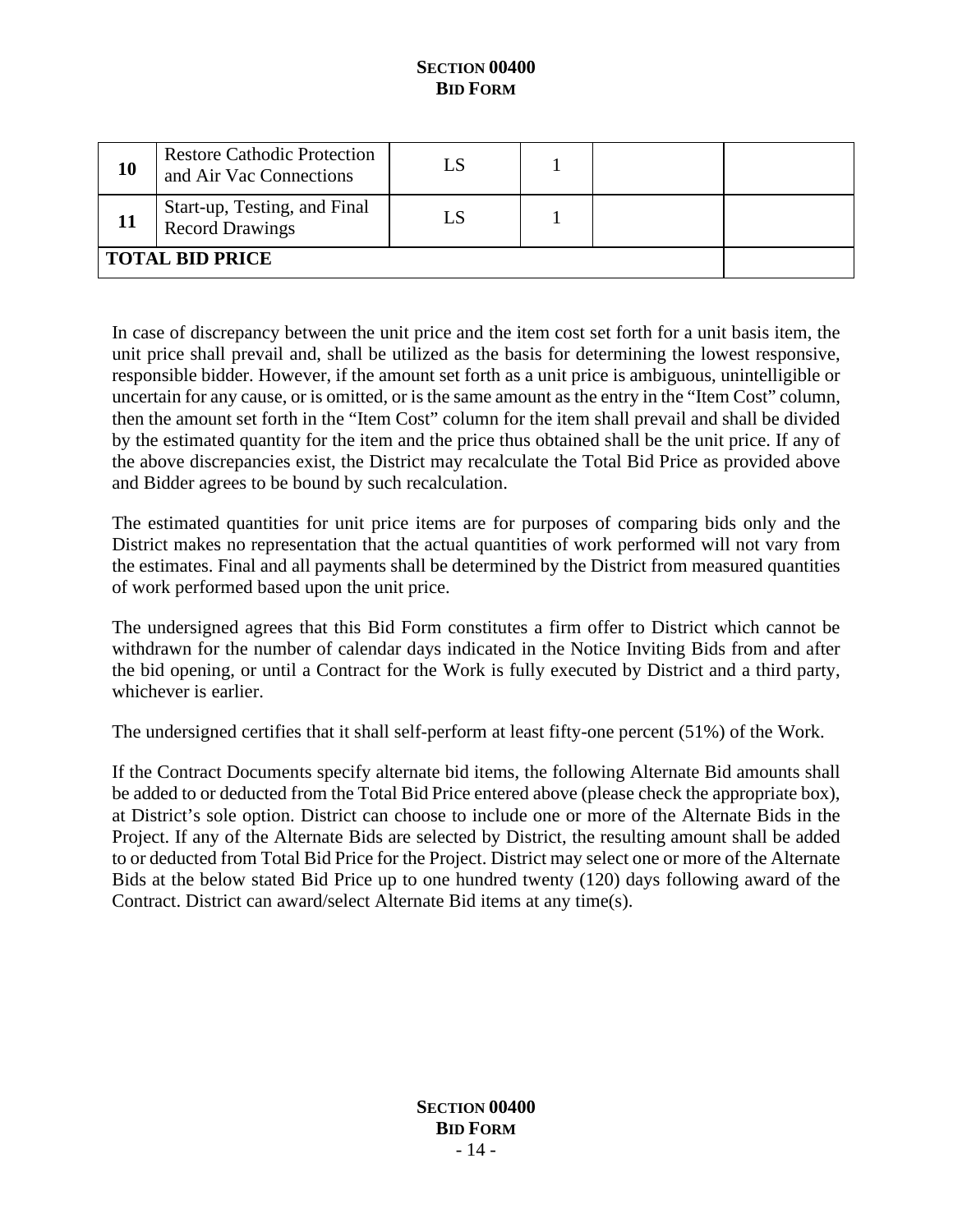| <b>ALTERNATE</b>                                                  | <b>BID PRICE</b>  | <b>BID PRICE</b> |
|-------------------------------------------------------------------|-------------------|------------------|
| <b>BIDS</b>                                                       | (IN WRITTEN FORM) | (IN NUMBERS)     |
|                                                                   |                   |                  |
|                                                                   |                   |                  |
| ALTERNATE $#1$ – Supply &<br><b>Replace of 36-inch Butterfly</b>  |                   |                  |
| <b>Valve with 36-inch Plug</b>                                    |                   |                  |
| <b>Valve</b>                                                      |                   |                  |
| $X$ Add $\Box$ Deduct                                             |                   |                  |
| <b>ALTERNATE #2A – Supply</b>                                     |                   |                  |
| & Replace 10-inch Sleeve                                          |                   |                  |
| Coupling                                                          |                   |                  |
| $X$ Add $\Box$ Deduct                                             |                   |                  |
| <b>ALTERNATE #2B - Supply</b>                                     |                   |                  |
| & Replace 10-inch Sleeve                                          |                   |                  |
| <b>Coupling and Restraint</b>                                     |                   |                  |
| <b>Replacement</b>                                                |                   |                  |
| $X$ Add $\Box$ Deduct                                             |                   |                  |
| <b>ALTERNATE #3A - Supply</b>                                     |                   |                  |
| & Replace 24-inch Flexible                                        |                   |                  |
| <b>Coupling Replacement (Price</b>                                |                   |                  |
| for $1)$<br>$X$ Add $\Box$ Deduct                                 |                   |                  |
|                                                                   |                   |                  |
| <b>ALTERNATE #3B – Supply</b>                                     |                   |                  |
| & Replace 24-inch Flexible                                        |                   |                  |
| <b>Coupling and Restraint</b><br><b>Replacement (Price for 1)</b> |                   |                  |
| $X$ Add $\Box$ Deduct                                             |                   |                  |
| <b>ALTERNATE #4</b>                                               |                   |                  |
| $\Box$ Add $\Box$ Deduct                                          |                   |                  |
| <b>ALTERNATE #5</b>                                               |                   |                  |
| $\Box$ Add $\Box$ Deduct                                          |                   |                  |
| <b>ALTERNATE #6</b>                                               |                   |                  |
| $\Box$ Add $\Box$ Deduct                                          |                   |                  |

The Contract duration shall commence on the date stated in District's Notice to Proceed, and shall be completed by the Contractor in the time specified in the Contract Documents. In no case shall the Contractor commence construction prior to the date stated in District's Notice to Proceed.

Bidder certifies that it is licensed in accordance with the law providing for the registration of Contractors, License No. \_\_\_\_\_\_\_\_\_, Expiration Date \_\_\_\_\_\_\_, class of license \_\_\_\_\_. If the bidder is a joint venture, each member of the joint venture must include the above information.